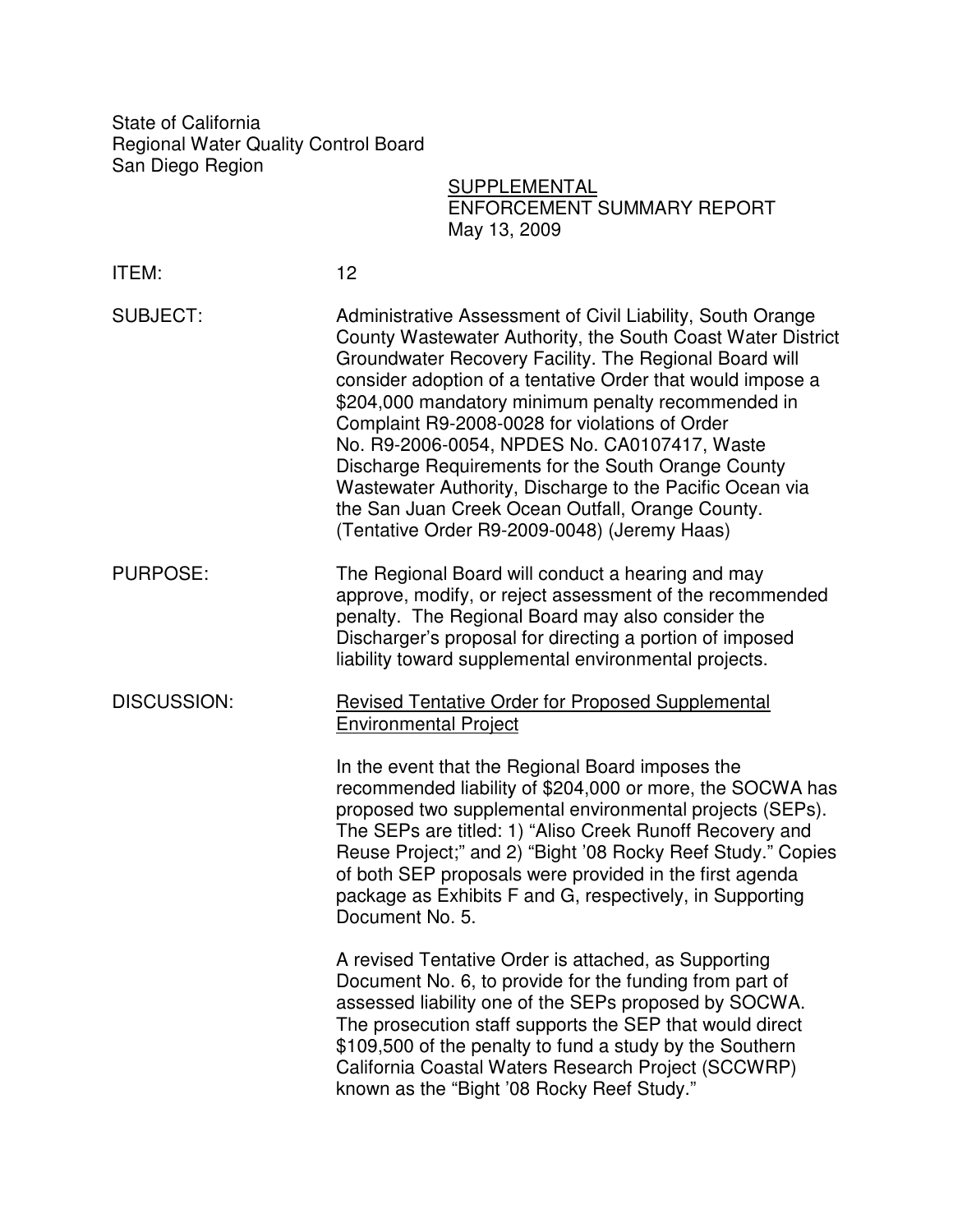The prosecution staff recommends rejecting the SEP proposal known as "Aliso Creek Runoff Recovery and Reuse Project." The viability of that project is less certain than the SCCWRP study. Also, the Aliso Creek SEP is sponsored by the South Coast Water District, which is the entity that owns and operates the Groundwater Recovery Facility. Furthermore, there are no performance measures to support the stated goals to improve dry-weather Aliso Creek beach conditions and to enhance local water supplies. Finally, the success of the project appears to be dependent upon longterm continuation of dry-weather urban runoff discharges within the watershed. However, those types of discharges (e.g., over-irrigation) have been documented to adversely effect water quality and beneficial uses within the Aliso Creek watershed; therefore, this SEP could potentially conflict with efforts to decrease urban runoff discharges in the watershed. As a result, the Aliso Creek SEP proposal is not recommended for funding.

## Summary of Discharger's Arguments and Prosecution Staff Responses

Supporting Document No. 7 is a prosecution-staff summary of the arguments raised by SOCWA in its April 24, 2009 submittal. This summary also includes the prosecution staff's summarized responses to SOCWA's stated arguments. The prosecution staff concludes that none of the issues raised warrant reconsideration of the Board's statutory requirement to assess the MMPs alleged in Complaint No. R9-2009-0028.

## Evidentiary Objections

On May 4, 2009 the prosecution staff filed evidentiary objections and a motion to strike portions of SOWCA's evidentiary submittal dated April 21, 2009 (Supporting Document No. 8). SOCWA's opposition to the motion to strike is attached as Supporting Document No. 9.

LEGAL CONCERNS: None